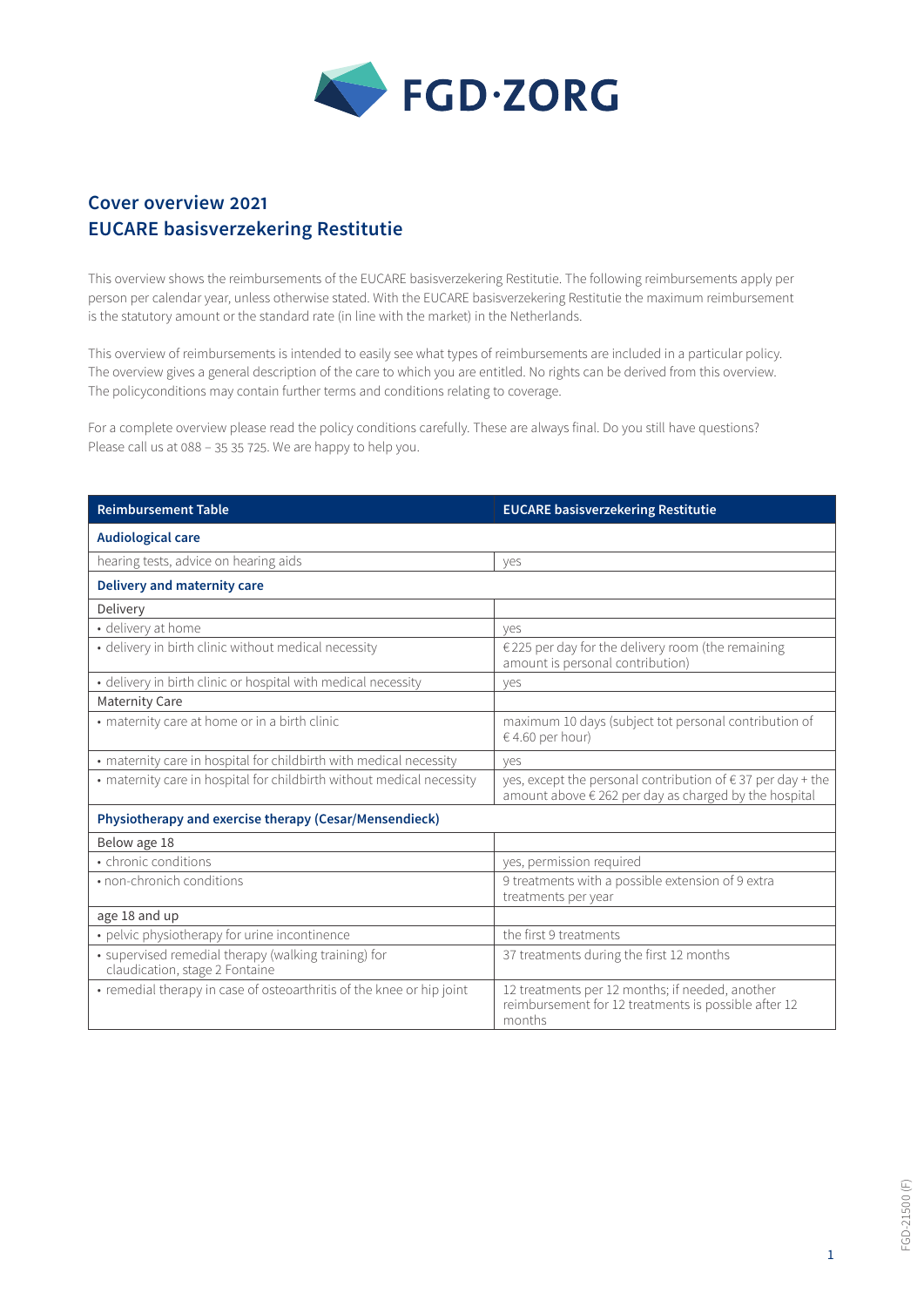| <b>Reimbursement Table</b>                                                                                                                                                                              | <b>EUCARE basisverzekering Restitutie</b>                                                                                                                                                                                                                                                                                                                                                                           |  |
|---------------------------------------------------------------------------------------------------------------------------------------------------------------------------------------------------------|---------------------------------------------------------------------------------------------------------------------------------------------------------------------------------------------------------------------------------------------------------------------------------------------------------------------------------------------------------------------------------------------------------------------|--|
| • remedial therapy for COPD, supervised by a physiotherapist or<br>exercise therapist, for stadium II or higher of the GOLD Classification<br>for spirometry                                            | In the first 12 months, depending of the GOLD<br>Classification, at maximum:<br>- 5 treatments for Class A<br>- 27 treatments for Class B1<br>- 70 treatments for Class B2, C and D<br>After the first 12 months, if maintenance treatments<br>are needed, depending on the GOLD Classification, at<br>maximum:<br>- 3 treatments per 12 months for Class B1<br>- 52 treatments per 12 months for Class B2, C and D |  |
| • chronic conditions                                                                                                                                                                                    | yes, starting from the 21st treatment                                                                                                                                                                                                                                                                                                                                                                               |  |
| • non-chronic conditions                                                                                                                                                                                | no reimbursement from the basic health insurance                                                                                                                                                                                                                                                                                                                                                                    |  |
| extra physiotherapy and remedial therapy for (ex-) corona patients<br>with long-term complaints                                                                                                         | 50 treatments                                                                                                                                                                                                                                                                                                                                                                                                       |  |
| <b>Abroad</b>                                                                                                                                                                                           |                                                                                                                                                                                                                                                                                                                                                                                                                     |  |
| urgent care during holiday and temporary stay abroad                                                                                                                                                    | yes, up to the tariff charged in the Netherlands                                                                                                                                                                                                                                                                                                                                                                    |  |
| non-urgent medical treatment abroad                                                                                                                                                                     | yes, up to the tariff charged in the Netherlands                                                                                                                                                                                                                                                                                                                                                                    |  |
| <b>Dietetics</b>                                                                                                                                                                                        |                                                                                                                                                                                                                                                                                                                                                                                                                     |  |
| education with a medical purpose about food and eating habits                                                                                                                                           | 3 hours per year (7 hours extra for (ex-) corona patients<br>with long-term complaints)                                                                                                                                                                                                                                                                                                                             |  |
| <b>Genetic testing</b>                                                                                                                                                                                  |                                                                                                                                                                                                                                                                                                                                                                                                                     |  |
| research of and for genetic anomalies or disorders                                                                                                                                                      | yes                                                                                                                                                                                                                                                                                                                                                                                                                 |  |
| <b>Occupational therapy</b>                                                                                                                                                                             |                                                                                                                                                                                                                                                                                                                                                                                                                     |  |
| care aimed at increasing or restoring your ability to care for and rely<br>on yourself                                                                                                                  | 10 hours per year (8 hours extra for (ex-) corona patients<br>with long-term complaints)                                                                                                                                                                                                                                                                                                                            |  |
| <b>Pharmaceutical care (medications)</b>                                                                                                                                                                |                                                                                                                                                                                                                                                                                                                                                                                                                     |  |
| contraceptives up to 21                                                                                                                                                                                 | yes, the statutory personal contribution of € 250.00 (over-<br>limit price) still applies                                                                                                                                                                                                                                                                                                                           |  |
| contraceptives 21 or older                                                                                                                                                                              | yes, only in the case of endometriosis or menorrhagia,<br>, statutory personal contribution of € 250.00 (over-limit<br>price) still applies                                                                                                                                                                                                                                                                         |  |
| dietary preparations                                                                                                                                                                                    | yes, after permission                                                                                                                                                                                                                                                                                                                                                                                               |  |
| medications as listed in Appendix 1 of the Healthcare Insurance<br>Regulations and the Pharmaceutical Care Regulations                                                                                  | yes, the statutory personal contribution of € 250.00<br>(upper-limit price) still applies, see the Pharmaceutical<br>Care Regulations (Reglement Farmaceutische Zorg) on<br>our website                                                                                                                                                                                                                             |  |
| Combined Lifestyle Intervention starting from age 18                                                                                                                                                    |                                                                                                                                                                                                                                                                                                                                                                                                                     |  |
| an accredited 24-month programme                                                                                                                                                                        | yes                                                                                                                                                                                                                                                                                                                                                                                                                 |  |
| <b>General practitioner care</b>                                                                                                                                                                        |                                                                                                                                                                                                                                                                                                                                                                                                                     |  |
| medical care, research and diagnostics by a general practitioner,<br>including: health advice, guidance to quit smoking, preconception<br>care, and foot care if you have diabetes mellitus type 1 or 2 | yes                                                                                                                                                                                                                                                                                                                                                                                                                 |  |
| <b>Medical aids</b>                                                                                                                                                                                     |                                                                                                                                                                                                                                                                                                                                                                                                                     |  |
| medical aids and bandaging as listed in the Medical Aids Regulations                                                                                                                                    | yes, except the personal contribution                                                                                                                                                                                                                                                                                                                                                                               |  |
| Medical care for specific target groups                                                                                                                                                                 |                                                                                                                                                                                                                                                                                                                                                                                                                     |  |
| medical care by a geriatric specialist or doctor for the mentally<br>handicapped                                                                                                                        | yes                                                                                                                                                                                                                                                                                                                                                                                                                 |  |
| In-vitro fertilisation (IVF) and other fertility treatments                                                                                                                                             |                                                                                                                                                                                                                                                                                                                                                                                                                     |  |
| in-vitro fertilisation (IVF) for women up to age 43. Further<br>conditions apply.                                                                                                                       | yes, the 1st, 2nd and 3rd attempt                                                                                                                                                                                                                                                                                                                                                                                   |  |
| other fertility treatments (women up to age 43)                                                                                                                                                         | yes                                                                                                                                                                                                                                                                                                                                                                                                                 |  |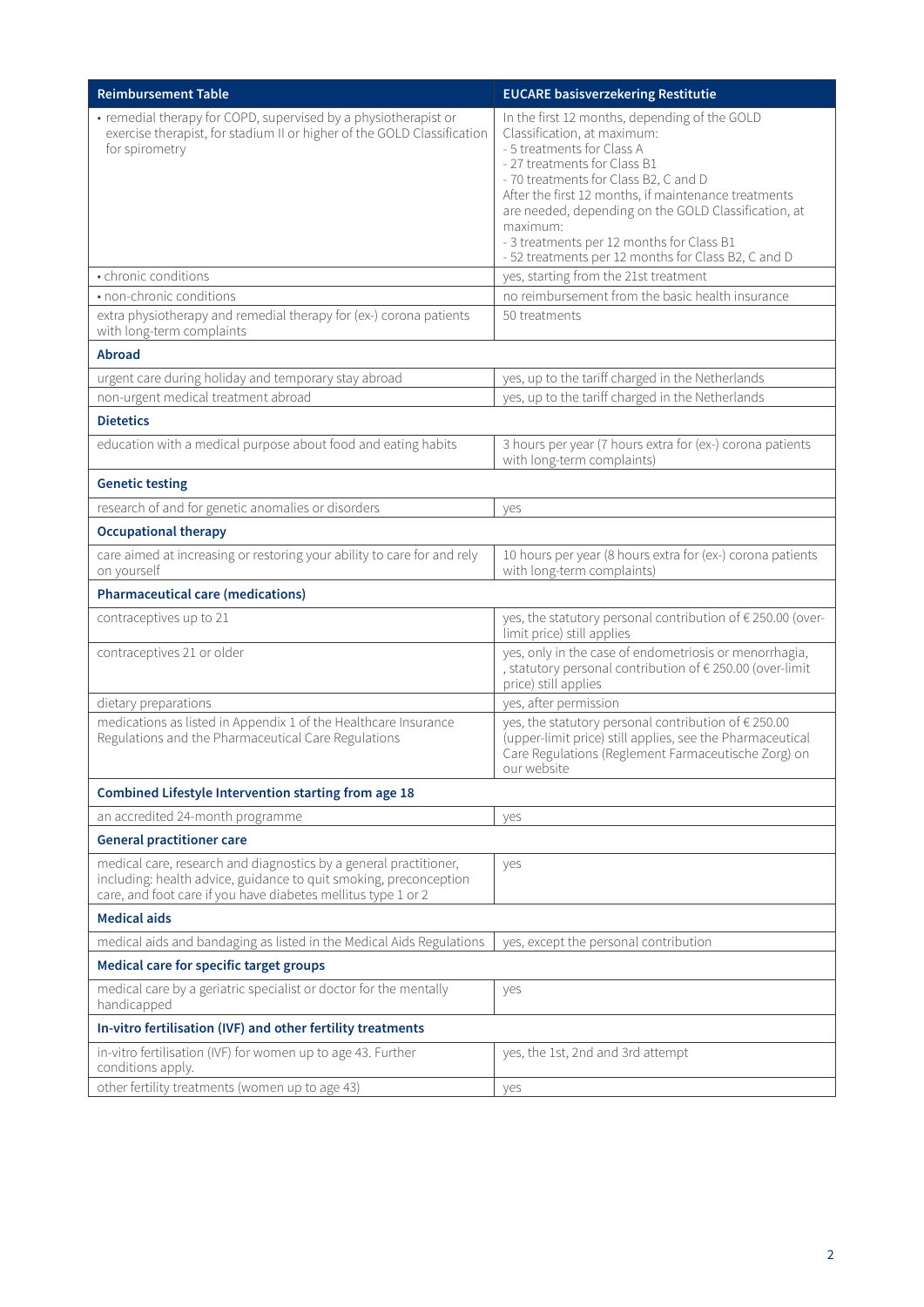| <b>Reimbursement Table</b>                                                                                                                 | <b>EUCARE basisverzekering Restitutie</b>                                                                                |  |
|--------------------------------------------------------------------------------------------------------------------------------------------|--------------------------------------------------------------------------------------------------------------------------|--|
| <b>Speech therapy</b>                                                                                                                      |                                                                                                                          |  |
| recovering or enhancing the ability to speak                                                                                               | yes                                                                                                                      |  |
| <b>Specialist medical care</b>                                                                                                             |                                                                                                                          |  |
| medical care by a specialist, including laboratory research,<br>medicines, bandages, and aids. Also covered are:                           | yes                                                                                                                      |  |
| • care by the thrombosis service                                                                                                           | yes                                                                                                                      |  |
| • a second opinion by a medical specialist                                                                                                 | yes                                                                                                                      |  |
| · dialysis in a dialysis center, hospital, or at home                                                                                      | yes                                                                                                                      |  |
| • chronic intermittent respiration and the necessary<br>equipment                                                                          | yes                                                                                                                      |  |
| · guidance to quit smoking                                                                                                                 | yes                                                                                                                      |  |
| • medically necessary circumcision                                                                                                         | yes                                                                                                                      |  |
| Dental care / oral care                                                                                                                    |                                                                                                                          |  |
| • Dental surgery from age 18                                                                                                               | yes                                                                                                                      |  |
| · dentures (full, removable prostheses), with or without implants                                                                          | yes, except fot the personal contribution                                                                                |  |
| · dentures (full, removable prostheses), repair and re-fit                                                                                 | yes, except for the personal contribution                                                                                |  |
| · dental and orthodontic care in special cases                                                                                             | yes                                                                                                                      |  |
| · dental care up to age 18                                                                                                                 | ves                                                                                                                      |  |
| · dental implants                                                                                                                          | yes, in case of severe developmental disorder, growth<br>disorder or acquired deviation in the tooth-jaw-mouth<br>system |  |
| Plastic and/or reconstructive surgery                                                                                                      |                                                                                                                          |  |
| for specific medical indications                                                                                                           | yes, permission required                                                                                                 |  |
| <b>Mental healthcare</b>                                                                                                                   |                                                                                                                          |  |
| · general Basic GGZ 18 or older                                                                                                            | yes, for mild to moderate, non-complex mental<br>problems or stable problems                                             |  |
| · specialist GGZ 18 years or older                                                                                                         | yes, for complex mental disorders                                                                                        |  |
| <b>Rehabilitation</b>                                                                                                                      |                                                                                                                          |  |
| · quickscan                                                                                                                                | yes                                                                                                                      |  |
| · cancer rehabilitation                                                                                                                    | yes                                                                                                                      |  |
| · geriatric rehabilitation                                                                                                                 | yes                                                                                                                      |  |
| <b>Giving up smoking</b>                                                                                                                   |                                                                                                                          |  |
| Stop-Smoking programme                                                                                                                     | yes, once a year                                                                                                         |  |
| <b>Tissue and organ transplants</b>                                                                                                        |                                                                                                                          |  |
| if the transplant is performed in an EU or EER member state                                                                                | yes                                                                                                                      |  |
| <b>Stay</b>                                                                                                                                |                                                                                                                          |  |
| medically necessary stay in a hospital, the psychiatric department of<br>a hospital, a GGZ institution, or in a rehabilitation institution | yes                                                                                                                      |  |
| medically necessary first-line hospitalisation                                                                                             | yes                                                                                                                      |  |
| <b>Nursing and care</b>                                                                                                                    |                                                                                                                          |  |
| nursing and care without lodging                                                                                                           | yes                                                                                                                      |  |